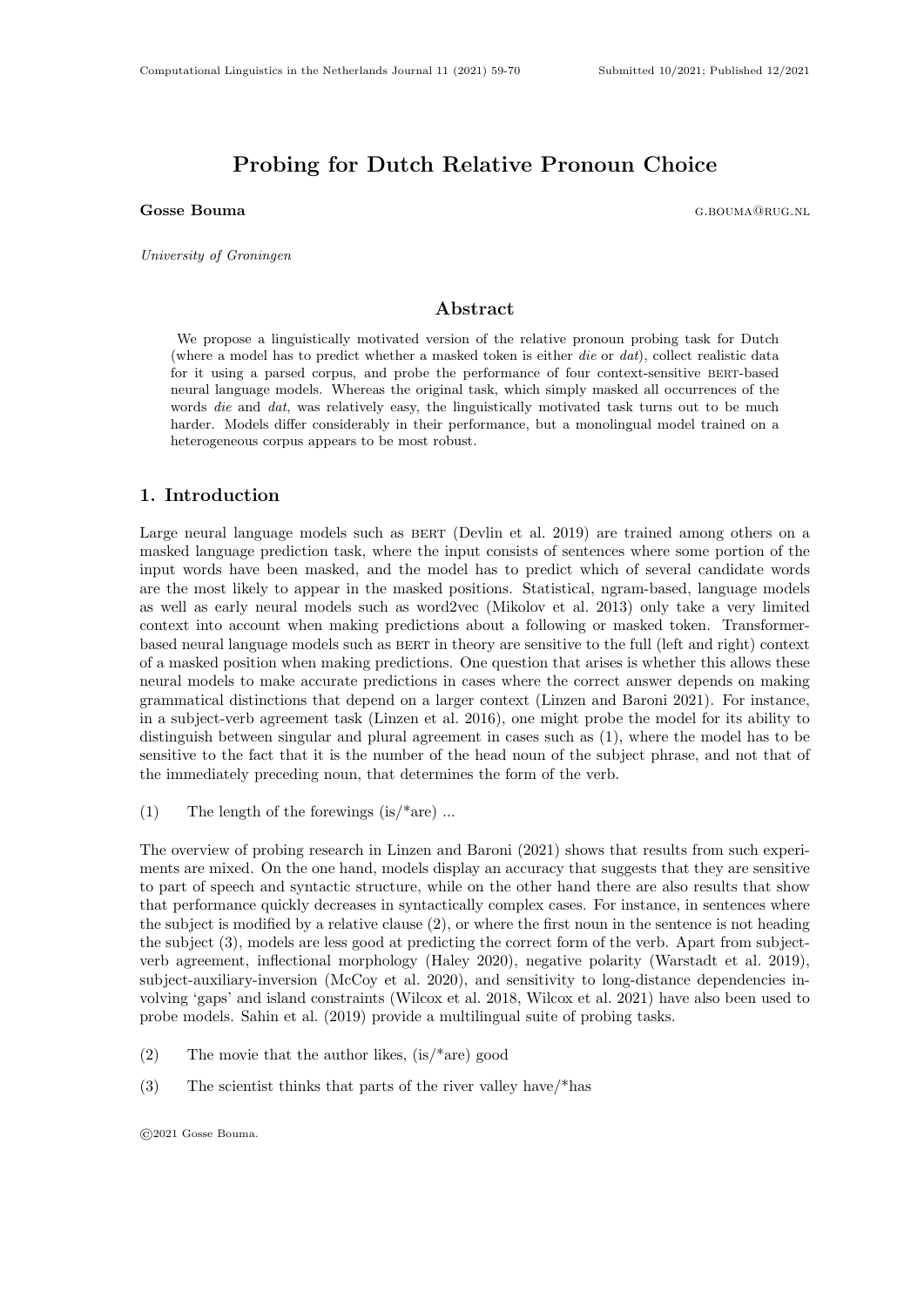Delobelle et al. (2020) test Robbert, a beat-based neural language model for Dutch, and a number of competing language models, on a masked language prediction task where the model has to predict for a given sentence whether the masked token is either die or dat. These two words can be used, among others, as relative pronouns, where dat can only occur with an antecedent that is a singular neuter (het) noun (4-a), and die can be used with either a singular non-neuter antecedent (de) (4-b) or a plural antecedent.

- (4) a. het portret van een vrouw dat bij hem op de ezel stond the portrait of a woman that with him at the easel stood the portrait of a woman that stood at his easel
	- b. de directeur van een bedrijf die in een Duitse auto rijdt the director of a company that in a German car drives the director of a company that drives a German car

The task is inspired by a similar experiment from Allein et al. (2020). Allein et al. use data from the Europarl corpus<sup>1</sup> and Sonar<sup>2</sup> to train a neural classifier for  $\text{die}/\text{dat}$ -prediction, using an LSTM that is initialized with word embeddings obtained from a word2vec model. The trained classifier obtains accuracies of 83.2% (Europarl) and 84.5% (Sonar). Delobelle et al. collect data from the Dutch section of the Europarl corpus, where they use all sentences containing die or dat as test cases (288K sentences). They report accuracies of 90.2 (mBERT, a multilingual BERT model), 94.9 (Bertje, an alternative Dutch language model, (de Vries et al. 2019)) and 98.7% (Robbert). It should be noted, though, that in many cases, there is no real ambiguity or need to pay attention to longer contexts. In  $(5-a)$ , for instance, *dat* is used as subordinating conjunction in a position where *die* could never occur. In (5-b) *die* is used as relative pronoun with *gegevens* as antecedent, but there are no preceding nouns that could function as distractor. In  $(5-c)$ , die is used as deictic pronoun introducing an np where the noun with which the pronoun agrees is adjacent to the pronoun. Even if there is intervening material in such cases, it usually is not a noun that could act as distractor. This task is therefore not optimal for 'probing', as it is unclear to what extent information from the full context of the masked position is required to make the correct prediction.

(5) a. U You understand that begrijpt die/dat we te maken hebben met een bijzondere prestatie we to do have with a special achievement You understand that we are dealing with a special achievement b. De gegevens **die**/dat u invult

The data that you enter

c. De toestand van die/dat wegen is slecht The condition of these roads is bad

We propose to turn the  $die/dat$  prediction task into a proper probing task by focusing on cases where a relative pronoun occurs in the masked position (thus ignoring prediction of the relatively easy subordinate conjunction and deictic pronoun cases) and where there is at least one distractor. We explain how we collected relevant examples from a parsed corpus, and test two monolingual and two multilingual neural language models for their ability to make the right predictions and thus establish to what extent such models are sensitive to longer contexts.

# 2. Relative Clause Attachment

Relative clause attachment has been studied extensively from a psycholinguistic perspective (starting with Cuetos and Mitchell (1988)), also for Dutch (Desmet et al. 2006). The canonical example is:

<sup>1.</sup> https://www.statmt.org/europarl/

<sup>2.</sup> https://taalmaterialen.ivdnt.org/download/tstc-sonar-corpus/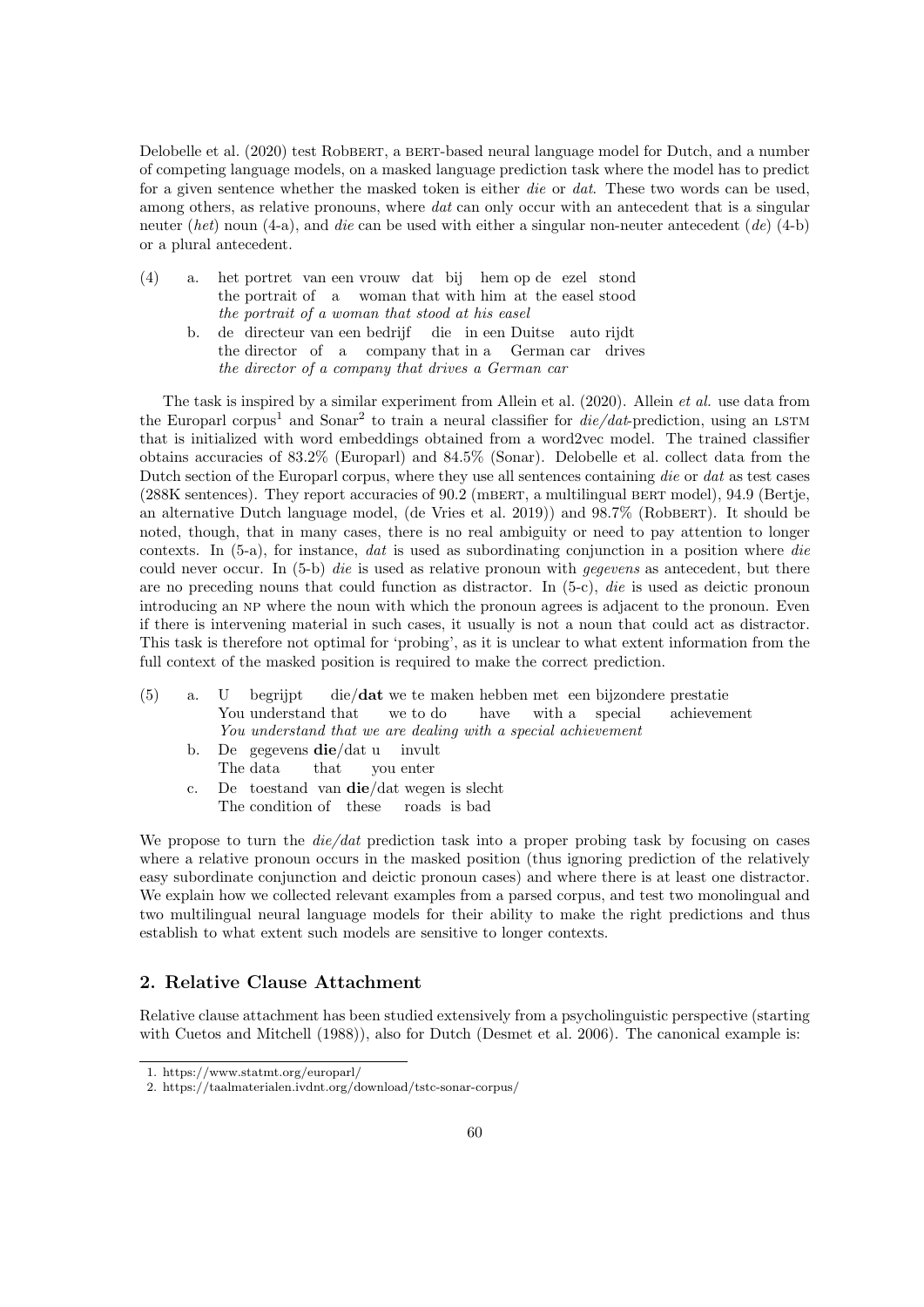(6) Someone shot the servant of the actress who was on the balcony

Here, the relative clause could be attached either to the lower noun actress as in (7-a) or the higher noun servant as in (7-b). It has been claimed that preference for high or low attachment is not universal, with speakers of some languages having a preference for low attachment, where other languages, such as Dutch, prefer high attachment (Brysbaert and Mitchell 1996). Desmet et al. point out that corpus data shows that in Dutch, low attachment is the most frequent configuration as well, and high attachment only is more frequent in cases where the highest noun is animate. The preference of test subjects is in line with this observation if one takes these factors into account during construction of the test items.



Whereas psycholinguistic studies have used a sentence completion task to probe the preference for test subjects for either high or low attachment of the relative clause, we change the task into a masked word prediction task suitable for testing a language model by only masking the relative pronoun.<sup>3</sup> As the language model is trained on raw text and never sees any syntactic structures, we exclusively concentrate on those cases where the two preceding nouns in the complex noun phrase have opposite gender (*neuter* or *non-neuter*, respectively), thus triggering either die or dat, which we take as signs of high or low attachment in this particular context.

- (8) a. Het is het proza<sub>neu</sub> van een vrouw<sub>nonn</sub> [MASK] een hoge prijs betaalde It is the prose of a woman MASK<sup>J</sup> a high price paid It is the prose of a woman that paid a high price
	- b. Melk is het enige  $product_{neu}$  van de koe<sub>nonn</sub> [MASK] aan de paniek is ontsnapt Milk is the only product of the cow [MASK] from the panic is escaped Milk is the only product of the cow that has escaped from the panic

Example (8-a) illustrates low attachment, where the relative clause is modifying the lower noun *vrouw*, and the correct pronoun is  $die_{nonn}$ . (8-b) illustrates high attachment, where the relative clause modifies *product*, and the masked pronoun therefore is  $dat_{neu}$ .

It should be noted that our probing experiment serves a very different purpose than the reading comprehension experiments. The psycholinguistic research has concentrated on answering the question whether there is an inherent preference for low or high attachment by speakers of a given language, and has used specifically constructed test items, in which context ideally does not make either one of the attachment options much more plausible than the other. Properly controlling for confounding factors remains an issue, however (Hemforth et al. 2015). We use models trained on a corpus of naturally occurring data and also test on corpus data. In such data, most relevant cases, even when there are two potential antecedents, will be such that one antecedent is clearly more plausible than the other. Statistics indicate that 'low attachment' in general is much more

<sup>3.</sup> See Ettinger (2020) for experiments where psycholinguistic datasets are directly used to test the sensitivity of a language model to semantic roles and context.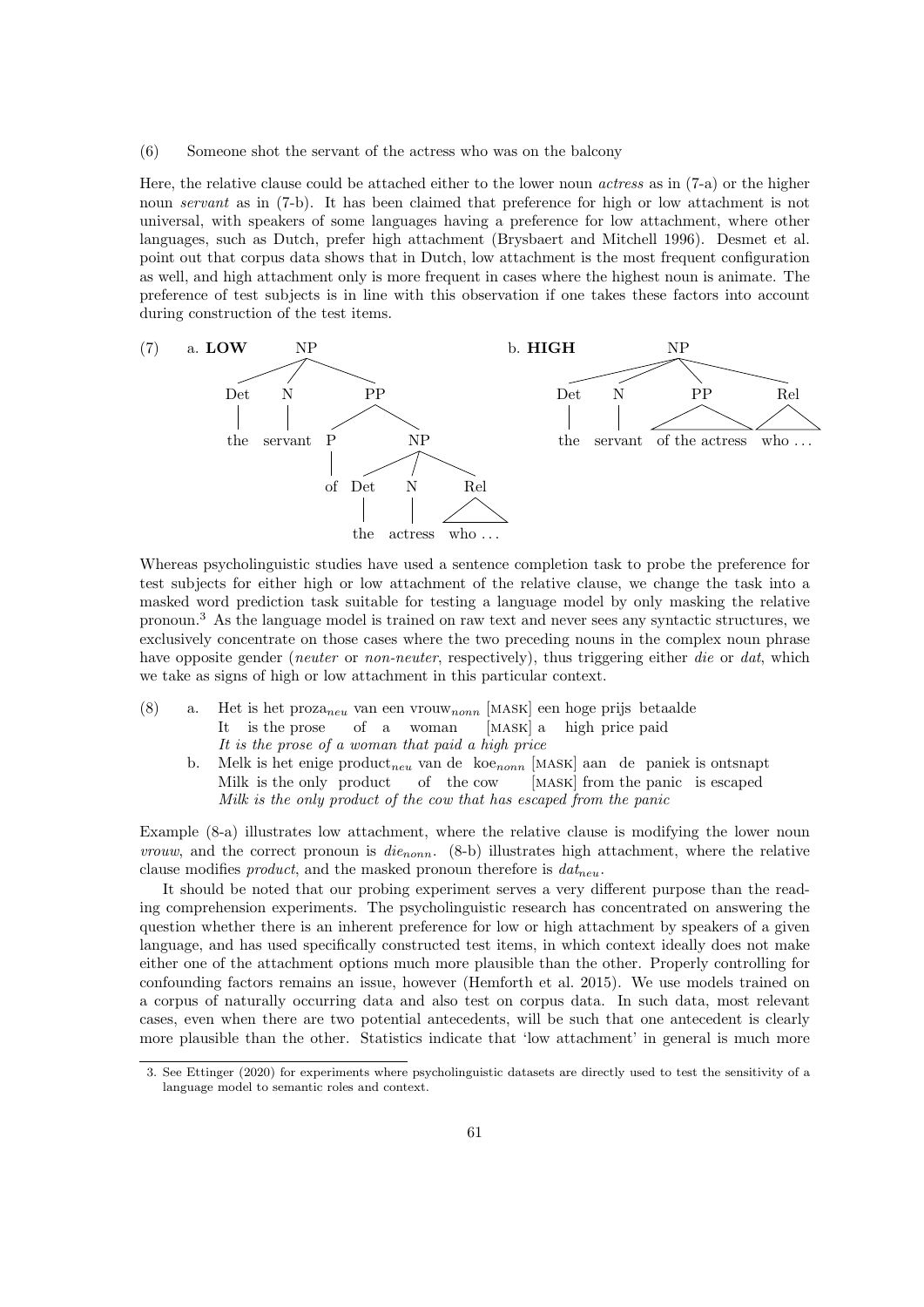frequent than 'high attachment' in actual corpus data, and that, for Dutch, the relative pronoun die occurs more often than *dat*. Thus, a language model trained on such data is likely to develop a preference for low attachment (i.e. selecting the closest preceding noun to predict the form of the relative pronoun), and for predicting *die* over *dat*, but a model that is sensitive to context should still be able to predict high attachment (i.e. implictly selecting the leftmost noun as antecedent) or dat as pronoun in cases where the alternative would lead to semantic incoherence. Note that we adopt the terminology from phrase structure syntax in describing the two cases as 'high' and 'low' attachment respectively, but that the models are not trained on syntactically annotated data and incorporate syntactic knowledge only to a certain extent (but see Manning et al. (2020)). Instead, a successful model will learn which nouns typically go with which kinds of relative clauses, and use that information to decide on the correct pronoun.

# 3. Data Collection

To collect realistic examples, we searched a newspaper corpus, containing articles from Algemeen Dagblad and NRC Handelsblad 1994-1995. This corpus has not been used during training of any of the language models we use in the experiment, and thus there cannot be memorization effects (Carlini et al. 2020). The corpus was automatically parsed with Alpino (van Noord 2006). Our corpus query searched for sentences containing a complex NP with the structure of either (7-a) or (7-b) and with the additional constraints that the two relevant nouns had to be singular and of opposite gender and that the embedded PP had to be headed by  $van(\textit{of})$ . The latter constraint was added to reduce the number of false hits due to parsing errors, as van-pps almost always modify a noun and occur rarely as modifiers of verbs. We did not impose any other constraints. In particular, any number of other modifying elements (adjectives, other pps) can be present, and the relative clause may be extraposed.

The Alpino parser uses a statistical model obtained from a corpus to disambiguate sentences, and, as low attachment is more frequent than high attachment, tends to do better on low attachment cases than on high attachment cases. This is reflected in the extracted sentences for the high attachment case, as these contain a substantial number of false hits. Therefore, we manually selected 1951 true positives from the 2534 hits returned by the query. A brief inspection of the low-attachment cases showed that these hardly contain false hits. We therefore did not filter these. As low attachment is also much more frequent than high attachment and we wanted to use balanced data, we included 2000 instances of low attachment. Note that while false hits (and duplicate sentences) were removed, sentences that actually are ambiguous after masking the pronoun, such as (9), were kept.

(9) ... een dagboek van de nieuwe topman [mask] een tip oplicht van de geheimen van de a diary of the new head [MASK] a tip reveals of the secrets of the onderhandeling . negotiation

a diary of the new head that reveals the secrets of the negotiation

Here, the choice for *dat* amounts to choosing *dagboek* as antecedent (in line with the source) whereas die amounts to choosing *topman* as antecedent, which is a semantically plausible interpretation as well. The datasets and code used in this paper are available at github.<sup>4</sup>

#### 4. Language Models

We tested on two multilingual and two monolingual context-sensitive language models (Table 1). Whereas statistical (ngram) language models are typically trained to make a prediction about the next token in a sentence, neural language models are trained using a masked-language model (MLM)

<sup>4.</sup> https://github.com/gossebouma/die vs dat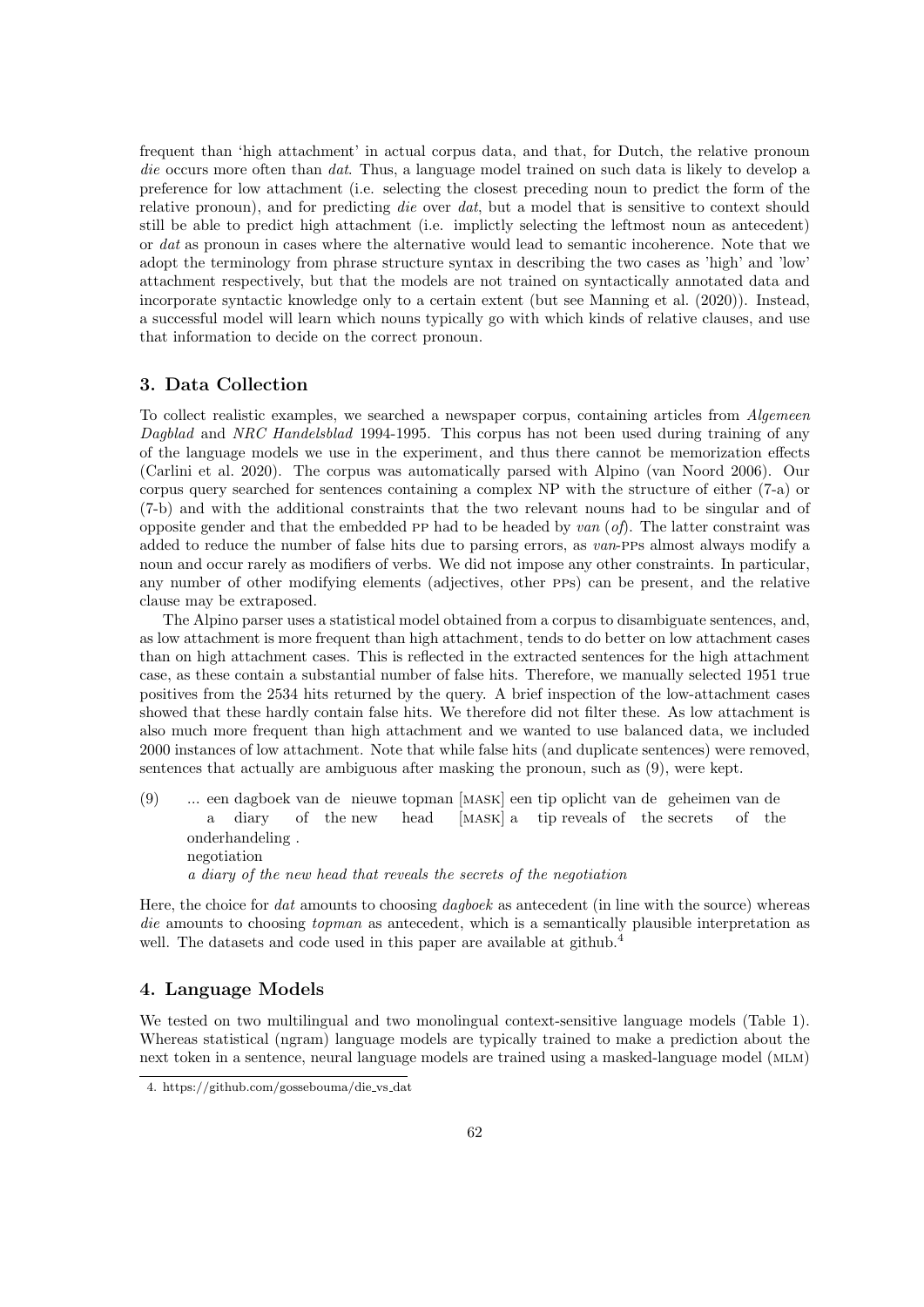| Model  | Corpus                                      | Training objective Reference |                         |
|--------|---------------------------------------------|------------------------------|-------------------------|
|        | RobBERT Dutch section of OSCAR (web, 39GB)  | MLM                          | (Delobelle et al. 2020) |
| Bertie | Dutch Wikipedia, Sonar, Novels (12GB)       | MLM                          | (de Vries et al. 2019)  |
| mBERT  | Wikipedia for 104 languages                 | MLM and NSP                  | $\mathrm{Github}^a$     |
| -XLM-R | Common Crawl (web, multilingual, 2.5TB) MLM |                              | (Conneau et al. 2020)   |

Table 1: Neural-language models used in the probe.

a. https://github.com/google-research/bert/blob/master/multilingual.md

objective, where some words in the text are masked and the model has access to both left and right context to make a prediction. All models of the BERT-variety (Devlin et al. 2019) use a complex neural architecture that includes an attention mechanism that allows the model to learn which words in the input are most important for making a prediction about the masked position. The question thus arises whether this enables the model to learn that, say, the head noun inside a complex subject np is the relevant word for predicting the correctly inflected form of the finite verb, or whether the model instead learns a simpler but structure insensitive rule (such as attending to the closest preceding noun) that would allow it to make the right prediction in most cases without paying attention to structure. Similarly, for the *die/dat* probing task as we have designed it, the model must decide which of two preceding nouns is more likely as antecedent, where the following context (containing the relative clause) may contain crucial information for making the correct decision. Some models also use a next-sentence prediction (nsp) task for training, where the model is trained to predict whether two concatenated sentences occurred in the given order in the corpus or not. While this can be relevant for downstream tasks such as question answering, it is probably less relevant for learning to attend to linguistic structure. A language model can be trained on a monolingual corpus, but recently it has been shown that multilingual models, trained on a concatenation of monolingual corpora (with upsampling of the data for low-resource languages), can outperform monolingual models, especially for low-resource languages (Pires et al. 2019). We used the pretrained models present on huggingface. $\cos^5$  and tested the models on a MLM task where the relative pronoun was replaced by [mask] and the model assigns a probability to both die and dat as fillers. The accuracy of the model is the percentage of test items where the model assigns the highest probability to the pronoun that matches with the gold standard.

In a second experiment, the relative pronoun prediction task was framed as a classification task, where the model has to predict for a given sentence (in which the relative pronoun is masked), whether it is an instance of a sentence containing 'die' or 'dat'. For this classification experiment, the original models were fine-tuned on a set of over 130.000 sentences containing a relative pronoun, but without any further constraints on the context in which the pronoun occurs.

While the MLM experiment measures to what extent models are able to predict 'out of the box' the form of the relative pronoun, the classification experiment measures to what extent models are able to learn this task if given a suitable amount of training examples.

# 5. Experiments and Discussion

In order to do well on the relative pronoun prediction task, a model must take both left and right context into account. The left context provides two nouns, while the right context contains the relative clause. In order to decide on the correct pronoun, the model must work out whether the relative clause is more likely to be attached to the higher or lower noun in the left context. The results in Table 2 show that the 'high attachment' cases are much harder than 'low attachment' for

<sup>5.</sup> https://huggingface.co/GroNLP/bert-base-dutch-cased, https://huggingface.co/pdelobelle/robbert-v2-dutchbase, https://huggingface.co/xlm-roberta-base, https://huggingface.co/bert-base-multilingual-cased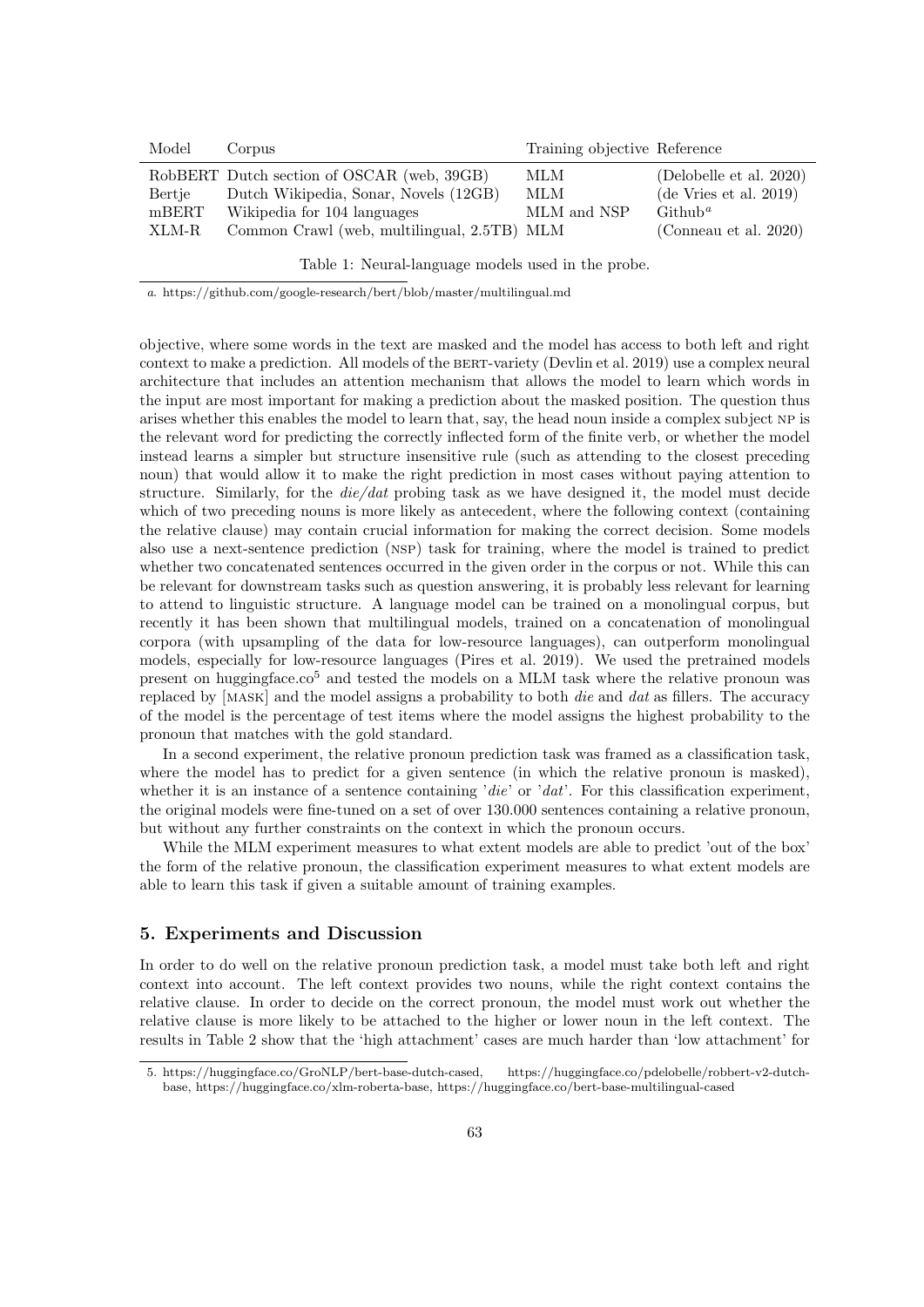| High attachment |                    |                              |       | Low attachment |  |                  |                              |       |       |
|-----------------|--------------------|------------------------------|-------|----------------|--|------------------|------------------------------|-------|-------|
|                 |                    | N Bertje RobBERT mBERT XLM-R |       |                |  |                  | N Bertje RobBERT mBERT XLM-R |       |       |
| dat             | 888 0.789 0.537    |                              | 0.510 | 0.590          |  | 1000 0.931 0.782 |                              | 0.769 | 0.852 |
| die             | 1163 0.740 0.650   |                              | 0.711 | 0.783          |  | 1000 0.937 0.836 |                              | 0.885 | 0.957 |
| total           | $1951$ 0.761 0.601 |                              | 0.624 | 0.700          |  | 2000 0.934 0.809 |                              | 0.827 | 0.905 |

Table 2: Probing results (accuracy) for the MLM experiment, predicting the correct relative pronoun in 'high' and 'low' attachment configurations without any fine-tuning

| High attachment |  |  |                                 | Low attachment    |       |  |                              |                              |                 |  |
|-----------------|--|--|---------------------------------|-------------------|-------|--|------------------------------|------------------------------|-----------------|--|
|                 |  |  | N Bertje RobBERT mBERT XLM-R    |                   |       |  |                              | N Bertje RobBERT mBERT XLM-R |                 |  |
| $_{\rm dat}$    |  |  | 888 0.714 0.672*                | $0.616*$ $0.702*$ |       |  | $1000 \ \ 0.953* \ \ 0.944*$ |                              | $0.950*$ 0.961* |  |
| die             |  |  | $1163$ 0.704 0.682 <sup>*</sup> | 0.594             | 0.666 |  | $1000$ 0.966* 0.960*         |                              | $0.954*$ 0.957  |  |
| total           |  |  | $1951$ 0.708 $0.678*$           | 0.604             | 0.682 |  | $2000$ 0.960* $0.952*$       |                              | $0.952*$ 0.959* |  |

Table 3: Probing results (accuracy) for the classification experiment, predicting the correct relative pronoun in 'high' and 'low' attachment configurations after fine-tuning. Results that improve over the scores in Table 2 are marked with an asterisk.

all models. This is not unexpected, as low attachment is more frequent in the corpus from which the test sentences are extracted and probably in the training corpora as well, and high attachment requires the model to attend to a noun that is relatively far from the masked position with an intervening noun that has the opposite gender. Bertje is the only model that does equally well on the die and dat cases, where the other models all have a tendency to prefer die over dat. Apart from Bertje, the multilingual model XLM-R suffers least from the difference between die and dat and therefore does better than the other two models.

As an alternative to probing language models 'out of the box' on a task that requires to predict the correct form of a masked input token, one may also test to what extent a model can be fine-tuned on this particular task. In that second setting, the model parameters are fine-tuned by having it predict the correct label ('die' or 'dat') given an input consisting of a sentence where, as in the masked language modeling set-up, the relative pronoun is masked.

As training material, a set of 130K sentences containing the relative pronoun 'die' or 'dat' was collected from one section (nh1994) of the clef corpus. All sentences that also occur in the test data were removed. Note that this training set contains occurrences of relative pronouns in general, and that only a small portion of the training material consists of sentences that are structurally similar to the test data.<sup>6</sup> While, after training<sup>7</sup>, prediction accuracies on the validation data (similar to the training data) is very high for all models (over 98% accuracy), performance on the more challenging test data is as shown in table 3.

Comparing the results for the various models without and with fine-tuning shows that for low attachment all models benefit from fine-tuning, and that the models that performed weakest without fine-tuning benefit most, so that the differences between them are much smaller (less than 1%) after fine-tuning. For the high attachment cases, which are rare in the training data, the effect is mixed. Although Bertje still obtains the highest accuracy, it performs substantially worse than without fine-tuning, while RobBERT improves substantially. For the two multilingual models, the effect of fine-tuning on the high-attachment cases is slightly negative. Thus, it seems that the effect of

<sup>6.</sup> In particular, as we removed duplicates, only structurally cases consisting of a complex np with two nouns and a relative, where the lower noun is governed by a preposition other than 'van' are included.

<sup>7.</sup> for all models we trained for 3 epochs, with learning rate 2e−05, and Adam optimizer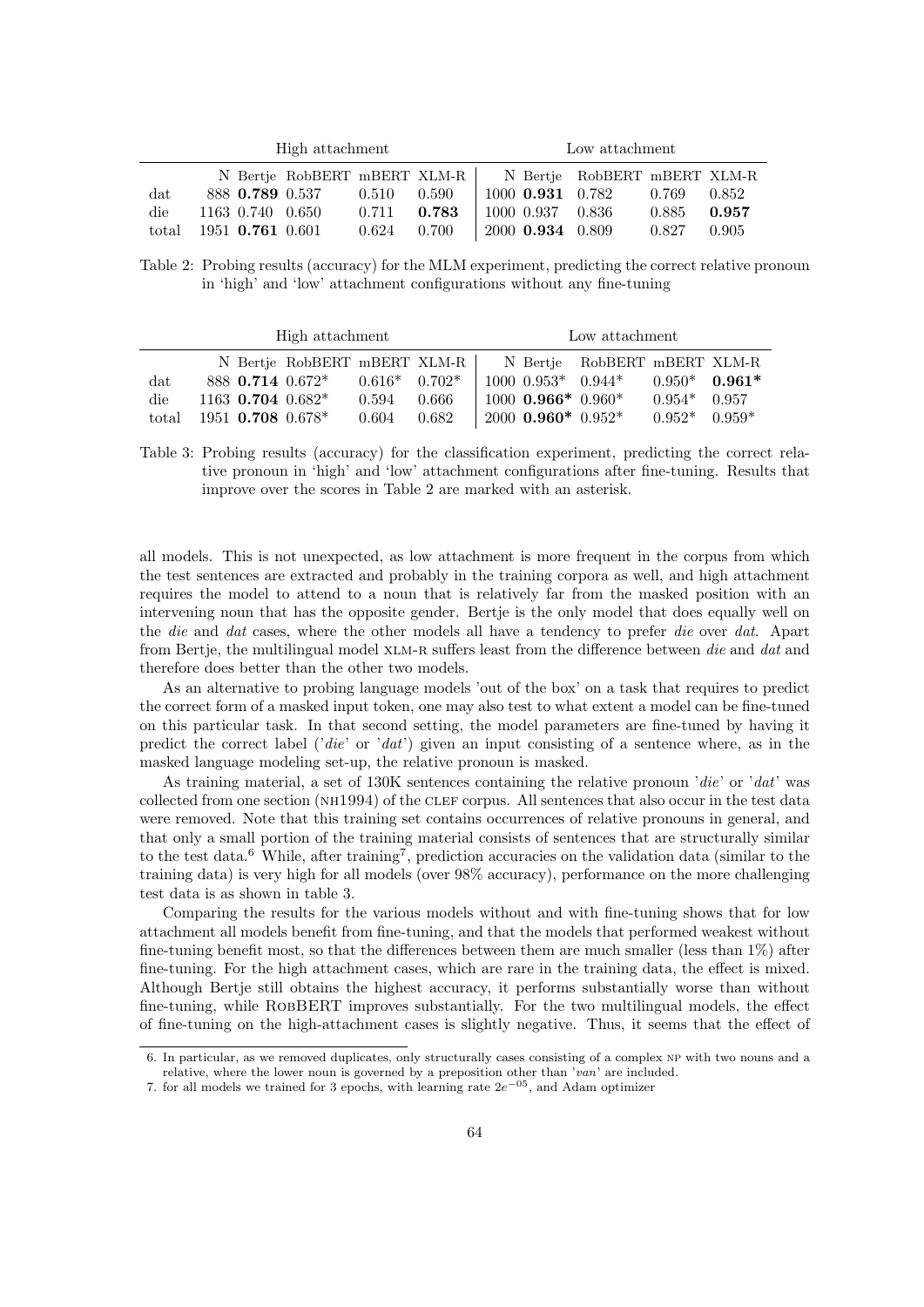fine tuning is that it improves scores for low attachment examples in particular, while this is not consistently the case for the high-attachment cases. This is most likely an effect of the training data, which samples the distribution for relative pronouns in general, and which most likely contains only a small portion of relevant high-attachment cases.

#### 5.1 Error Analysis

We manually inspected the sentences where Bertje (without fine-tuning) made a wrong prediction. We assume that the distribution of errors for the other models will be similar. We distinguished between cases where the system made a wrong prediction that leads to an incoherent sentence (*Error*), cases where the alternative pronoun and antecedent is not excluded by the context (Ambiguous), and cases where something else may lead to the wrong pronoun being predicted  $(Other)$ . The latter includes cases where a neuter noun denotes a human being (where both dat and die are acceptable) and cases where there is an additional distractor.

Ambiguous cases are examples such as (10), where both the first round or the tournament can be held according to modified rules (dat appears in the test sentence, but the model predicts die).

 $(10)$ the first round of the cup-tournament that eerste ronde van het bekertoernooi, dat/die in gewijzigde opzet zal worden in modified modus will be afgewerkt held the first round of the tournament, that will be held in a modified form

Other cases are among other examples with a human antecedent, as in (11). Neuter nouns with a human antecedent are an exception to grammatical pronoun agreement, in that they can be referred to by both *die* and *dat*. In this case the test sentence has *dat* where the model predicts *die*.

 $(11)$ the death of her boy-nextdoor Esajas that dood van haar buurjongetje Esajas dat/die van het dak gevallen is of the roof fallen is the death of the boy nextdoor Esajas, who is fallen of the roof

Intervening distractors can also cause mismatches, such as in  $(12)$ , where the neuter noun *aeroshell* is an apposition to the first noun hitteschild (non-neuter), making the model prefer die over dat. In this case, both options lead to a grammatical and semantically equivalent sentence.

 $(12)$ the heat-shield of 2 meter diameter, the aeroshell, that hitteschild van 2 meter diameter, de aeroshell, dat/die de instrumenten moet the instruments must beschermen protect a heat-sheald of 2 meters wide, the aeroshell, that must protect the instruments

Table 4 shows that for the low attachment cases, the number of ambiguous cases is almost the same as the number of 'real' errors (i.e. errors leading to an unacceptable sentence). For the high-attachment cases, the number of real errors is higher, probably because performance on this configuration is also worse than on low-attachment cases. The number of errors due to some other reason in the low attachment cases is slightly higher than in the high attachment errors, probably a consequence of the fact that the low-attachment cases were not manually filtered.

As errors on the ambiguous cases, and some fraction of the other cases, do not lead to semantically or syntactically incoherent sentences, one might argue that the reported accuracies are actually a bit pessimistic, as some of the cases that are counted as an error are actually linguistically acceptable. Another indication for the fact that true ambiguity and presence of neuter nouns denoting a human influences results, is the fact that humans, when asked to do the same task as the model, also do not perform at 100% accuracy. In a small experiment, we asked three subjects to predict the masked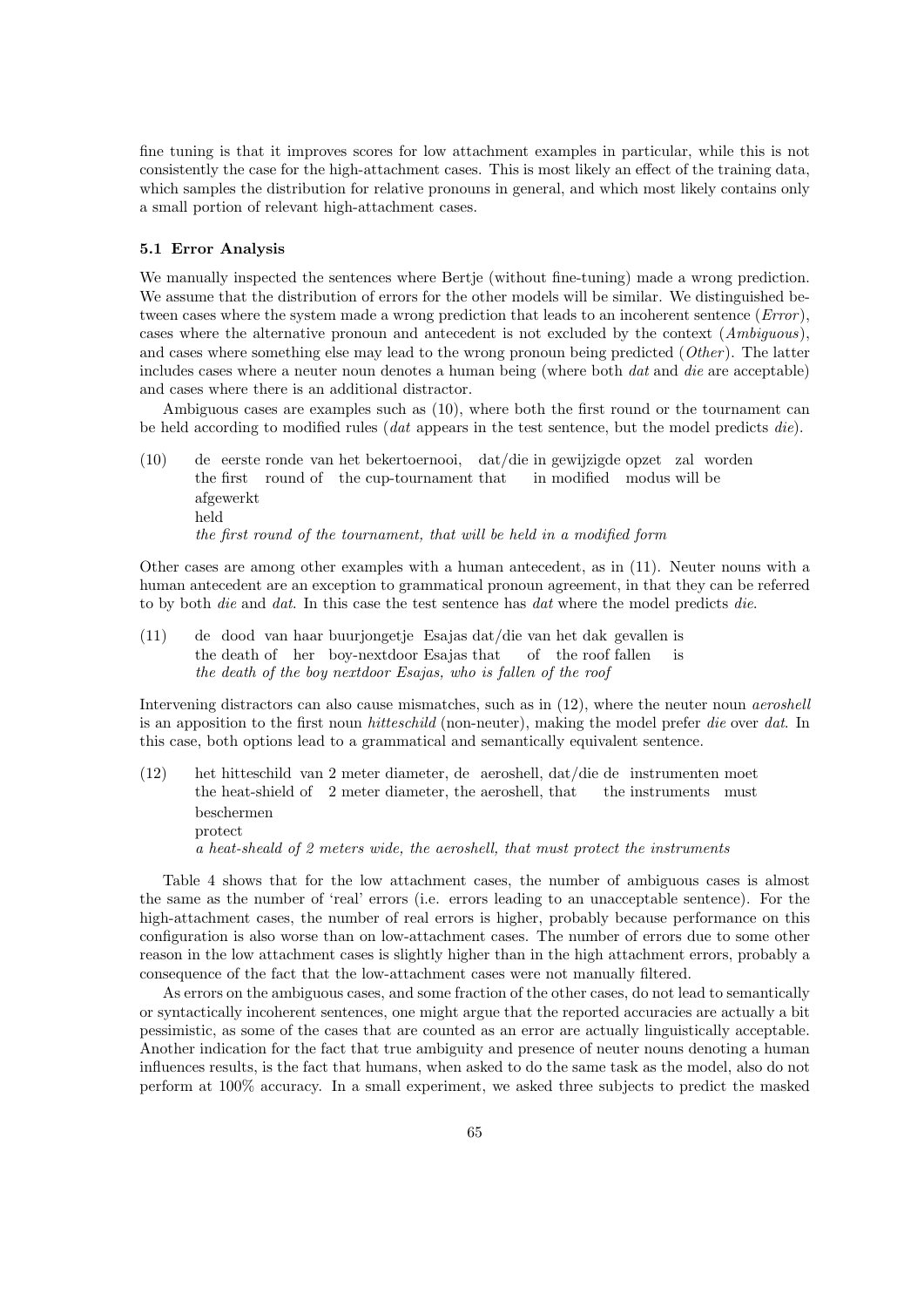|      |            | N          |          | Error Ambig Other |          |
|------|------------|------------|----------|-------------------|----------|
| LOW  | die<br>dat | 61<br>72   | 25<br>29 | 25<br>26          | 11<br>17 |
| HICH | die<br>dat | 100<br>100 | 76<br>55 | 22<br>38          | 2        |

Table 4: Error analysis for Bertje of low attachment errors and two 100 sentence samples of high attachment errors

pronoun for a balanced sample of 200 sentences. All annotators noticed that it was a hard task that required careful reading of the, often long and complex, sentences and feared that they might not have done well. Performances varied between and 75% and 95%. While this result should be seen as very preliminary, it does suggest that it is a hard task for humans as well.

#### 5.2 Left and Right Context Regression Testing

One might wonder to what extent left or right context alone is a good predictor for the task. For instance, assuming that low attachment is the default, the model might use the observation that high attachment is much more likely for some  $N_1$  van  $N_2$  combinations. If the model learns what the most likely pronoun is for such combinations, it might do well on the task without taking right context into account. We suspect that this is true for instance for somewhat idiomatic expressions such as een politiek symbool van de eerste orde (a political sign of great significance), de meest vraatzuchtige zeug van het westelijke halfrond (the most hungry pig of the western hemisphere), and een terrein van grote zorg (an area of great concern) and cases where the second noun denotes an amount or temporal or monetary unit such as de periode van mijn leven (the period of my life), een vrouw van een jaar of zeventig (a woman approximately seventy years old), het probleem van deze week (the problem of this week), een kind van deze eeuw (a child of this century). But although such cases do occur in the data, they do not seem to be especially frequent.

It might also be that the relative clause contains indicators that either *die* or *dat* is far more likely. If that is the case, a model could make accurate predictions by only taking right context into account. In the majority of examples, the relative pronoun has the function of subject in the relative clauses (13-a). Object relatives (13-b) are far less frequent. In subject relatives, the pronoun (and its antecedent) have to be possible as subjects of the verb involved.

| (13) |    | a. de basis van ieder team dat iets wil bereiken             |
|------|----|--------------------------------------------------------------|
|      |    | the base of every team that something wants achieve          |
|      |    | the foundation of every team that wants to achieve something |
|      | b. | de taal van het land dat ik bezoek                           |
|      |    | the language of the country that I visit                     |
|      |    | the language of the country that I visit                     |
|      |    |                                                              |

Of the 2273 verb forms that occur as head of a relative clause in the newspaper corpus we used for obtaining the test sentences, only 66 occur with dat more often than die. They include forms such as aangeboden (offered), gepresenteerd (presented), voorziet (anticipates), opgesteld (written), verschijnt (appears), gesloten (closed). They are mostly passive participles for which the grammatical subject is usually inanimate and thus the probability of a neuter noun as antecedent of the relative pronoun goes up.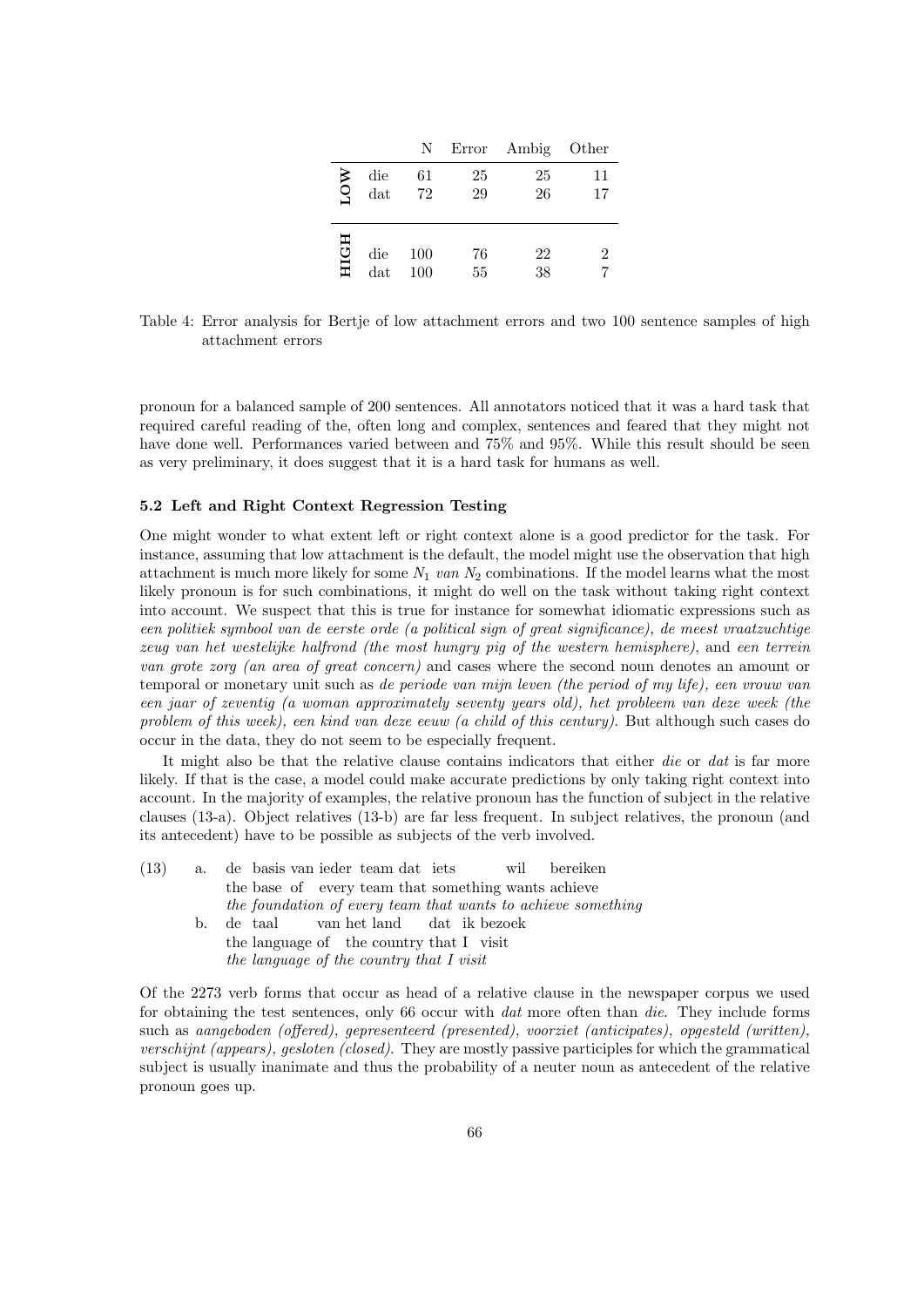|                          |         | Actual |       | Synthetic data        |  |  |
|--------------------------|---------|--------|-------|-----------------------|--|--|
|                          |         |        |       | matching non-matching |  |  |
| $\overline{\mathrm{SO}}$ | dat     | 0.931  | 0.802 | 0.792                 |  |  |
|                          | die     | 0.937  | 0.851 | 0.831                 |  |  |
|                          | overall | 0.934  | 0.827 | 0.811                 |  |  |
| H                        | dat     | 0.789  | 0.595 | 0.551                 |  |  |
| ق                        | die     | 0.740  | 0.622 | 0.560                 |  |  |
|                          | overall | 0.761  | 0.608 | 0.555                 |  |  |

Table 5: Results for Bertje on actual and synthetic data.

While these observations suggest that there might be some cases where right or left context alone is a good predictor of the correct pronoun, it does not directly answer the question to what extent both right and left context are required to perform well on the task. As an alternative, we tested to what extent performance degrades if left and right context do not form a semantically coherent sentence. In particular, we created synthetic data in which a left context, including the two nouns and the relative pronoun (which we consider as 'gold' answer for this test), is combined with a right context from another, randomly selected, test item. There are two cases, one where the right context was from a test item that had the same relative pronoun as the left context, and one where this is not the case. I.e. in 'matching' cases of low attachment with pronoun dat, we created a new example by taking the left context (containing the two nouns) and combining it with a random right context (containing the relative clause), but still starting with dat. The result is often semantically incoherent, as in (14). In the 'non-matching' cases, we combined a left context ending with dat with a right context originally starting with *die*, as in (15). The predictions for Bertje (without fine-tuning) on these data-sets are shown in table 5.

- (14) Aan de voorgevel van het gebouw [mask] zich van meet At the front of the building [MASK] itself from beginning of at strong has af aan sterk heeft gemaakt voor de Tiger made for the Tiger At the front of the building [which] argued for the Tiger from the beginning
- (15) Het indexcijfer van de industriële produktie [MASK] vanmorgen tientallen Palestijnen The index of the industrial production [mask] morning tens Palestinians in de moskee heeft vermoord in the mosque has killed The index of the industrial production [which] killed tens of Palestinians in the mosque this morning

For synthetic data, the model is considerably less capable of predicting the correct pronoun (again, assuming that the left context provides the 'correct' answer) than for the original corpus material. This means that both left and right context are important for making the correct prediction, and that data in which left and right contexts do not form a semantically coherent input, are harder for the model than original data. Although 'non-matching' synthetic examples are a bit harder than 'matching' examples, the difference between the two is small compared to the difference with actual data. This suggests that the relative clauses alone do not provide a strong signal for predicting either dat or die, and that the model is confused as soon as a semantically incoherent sentence is encountered, independent of the original pronoun in the relative clauses.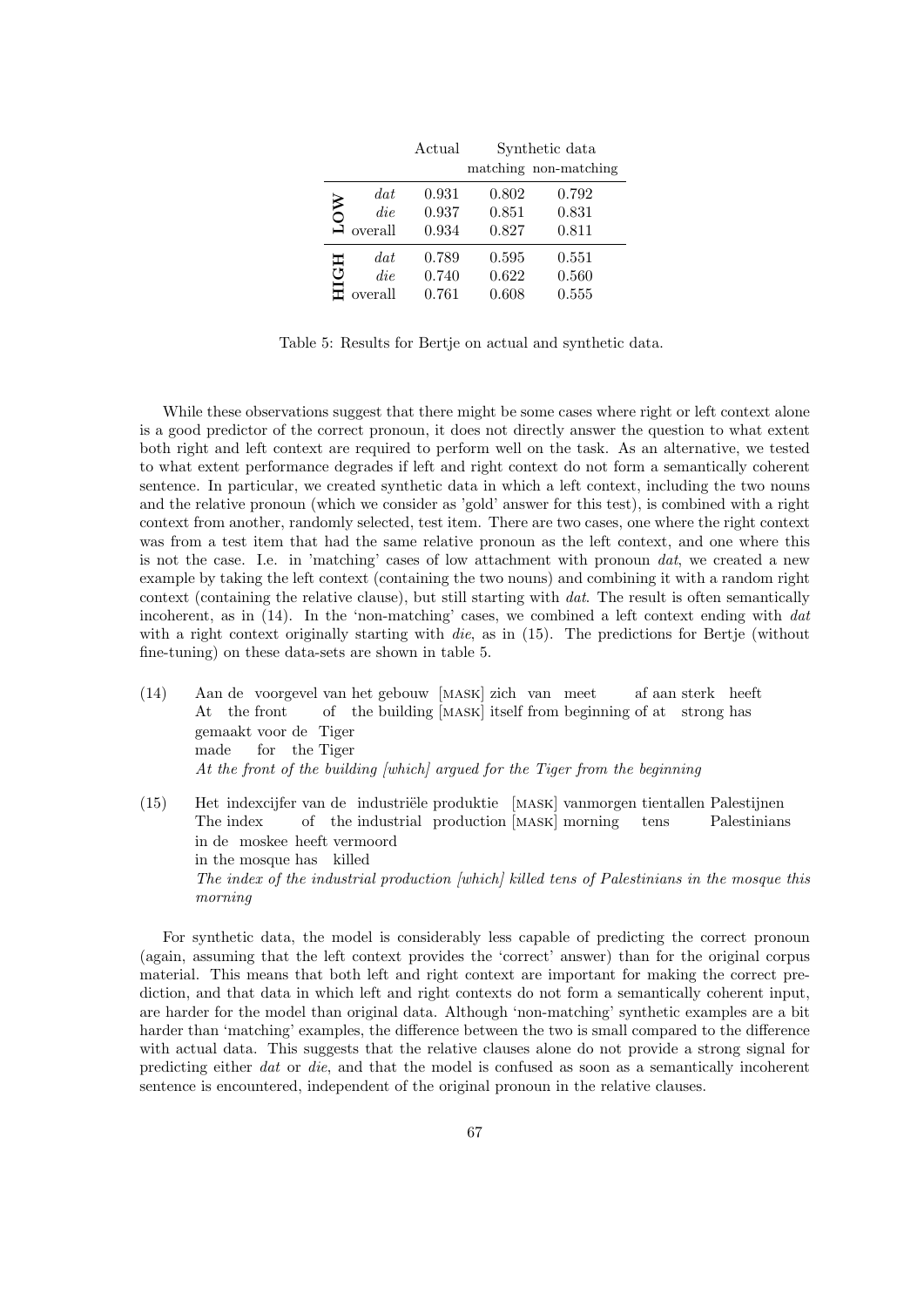# 6. Conclusion

Transformer-based neural language models are able to perform remarkably well on masked language prediction tasks. To see to what extent such models are sensitive to linguistic structure, we reformulated the die/dat prediction task for Dutch. Inspired by previous work in psycholinguistics, we collected a corpus of test sentences where a relative clause could in theory be attached to one of two preceding nouns, and the model has to be able to select the correct antecedent noun in order to make the correct prediction. There are significant differences in performance between the four BERT models that we probed. The Bertje model did best in the masked language modeling probe, but with a monolingual model doing best and worst on the task, it cannot be concluded that monolingual models are always to be preferred over multilingual models (or vice versa). Results after fine-tuning are mixed, with improved accuracy scores (compared to the MLM task) for low-attachment cases both with lower scores for the more challenging high-attachment cases. While Bertje still performs best after fine-tuning, differences between the models are small and the RobBERT model in particular seems to benefit from fine-tuning.

An important factor that influences performance might be the corpus used for training the language models. The sentences used in the probe are all relatively complex, due to the fact that we select sentences with a complex NP containing a PP and a relative clause. Such sentences might be more frequent in corpora that include newspaper text than in corpora consisting of text from Wikipedia or the web only. In the newspaper corpus we used, we estimate that around 80% of the relevant cases are instances of low attachment. It might well be that in other corpora the distribution is even more skewed, making it increasingly hard for the model to learn to make the right predictions for high attachment cases. The non-neuter relative pronoun die is somewhat more frequent than dat (approx.  $60\%$  and  $40\%$ , respectively) in our data. It seems that this cannot explain the tendency for some models to prefer *die*, although this preference might be stronger in more recent corpora, especially if they also contain informal text (Audring 2013, Bouma 2017).

The fact that we can test for high or low attachment by simply masking the pronoun is due to the fact that Dutch relative pronouns agree with the antecedent. In light of the discussion from the psycholinguistics literature on (speakers of) languages having a preference for either high or low attachment, it would be interesting to repeat this probe for other languages. For languages that do not have relative pronoun agreement, one might use singular and plural nouns, and relative clauses where these have the subject role, so the verb can be masked to test whether the model can predict the correctly inflected form.

#### References

- Allein, Liesbeth, Artuur Leeuwenberg, and Marie-Francine Moens (2020), Automatically correcting Dutch pronouns 'die' and 'dat', Computational Linguistics in the Netherlands Journal 10, pp. 19–36. https://www.clinjournal.org/clinj/article/view/102.
- Audring, Jenny (2013), A pronominal view of gender agreement, Language Sciences 35, pp. 32–46. https://www.sciencedirect.com/science/article/pii/S0388000112001088.
- Bouma, Gosse (2017), Agreement mismatches in Dutch relatives, Belgian Journal of Linguistics 31 (1), pp. 136–163, John Benjamins.
- Brysbaert, Marc and Don C Mitchell (1996), Modifier attachment in sentence parsing: Evidence from Dutch, The Quarterly Journal of Experimental Psychology Section A 49 (3), pp. 664–695, SAGE Publications Sage UK: London, England.
- Carlini, Nicholas, Florian Tramer, Eric Wallace, Matthew Jagielski, Ariel Herbert-Voss, Katherine Lee, Adam Roberts, Tom Brown, Dawn Song, Ulfar Erlingsson, et al. (2020), Extracting training data from large language models, arXiv preprint arXiv:2012.07805.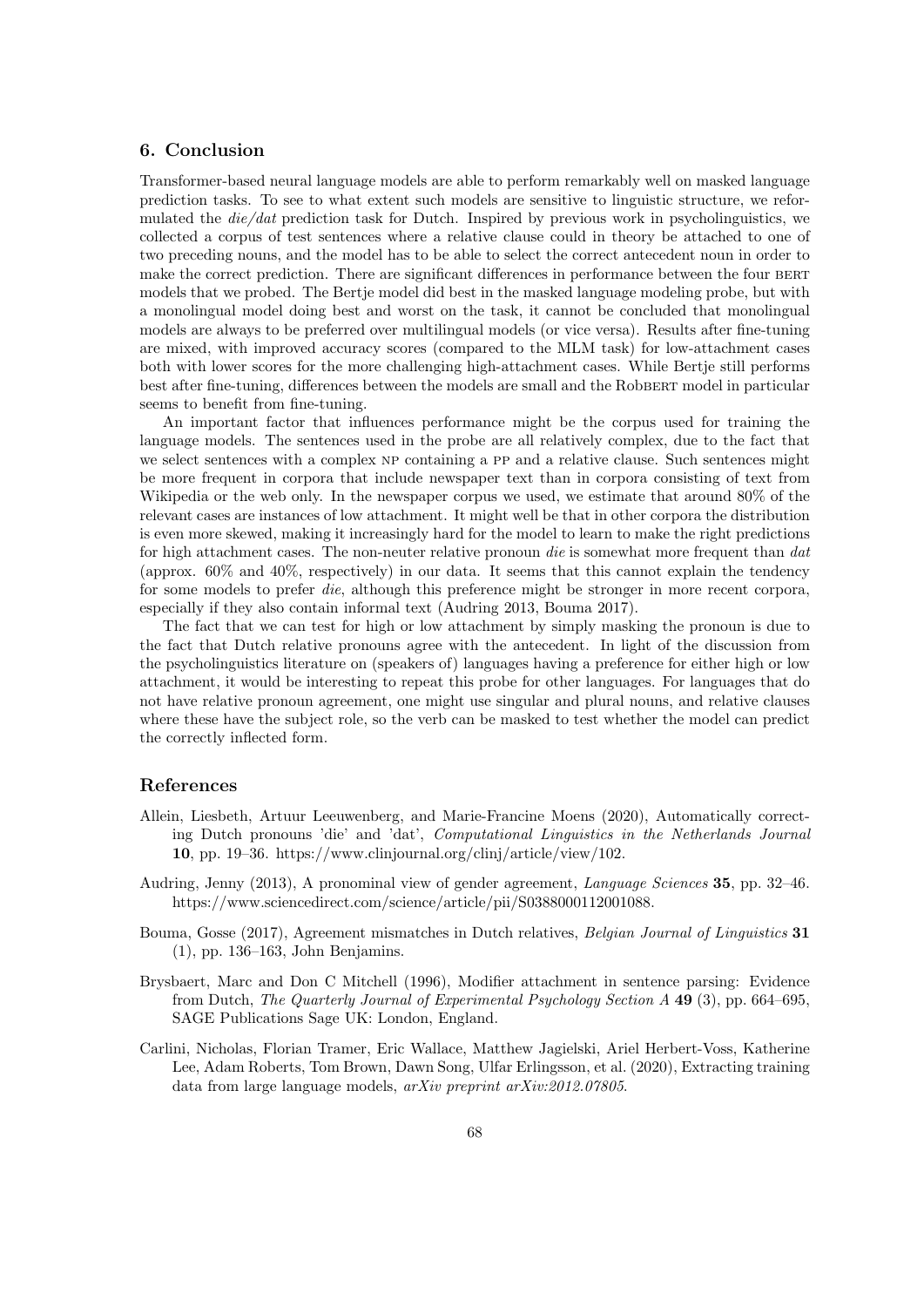- Conneau, Alexis, Kartikay Khandelwal, Naman Goyal, Vishrav Chaudhary, Guillaume Wenzek, Francisco Guzm´an, Edouard Grave, Myle Ott, Luke Zettlemoyer, and Veselin Stoyanov (2020), Unsupervised cross-lingual representation learning at scale, *Proceedings of the ACL*, pp. 8440– 8451.
- Cuetos, Fernando and Don C Mitchell (1988), Cross-linguistic differences in parsing: Restrictions on the use of the late closure strategy in Spanish, Cognition 30 (1), pp. 73–105, Elsevier.
- de Vries, Wietse, Andreas van Cranenburgh, Arianna Bisazza, Tommaso Caselli, Gertjan van Noord, and Malvina Nissim (2019), Bertje: A Dutch bert model, arXiv preprint arXiv:1912.09582.
- Delobelle, Pieter, Thomas Winters, and Bettina Berendt (2020), RobBERT: a Dutch RoBERTa-based Language Model, Findings of the Association for Computational Linguistics: EMNLP 2020, Association for Computational Linguistics, Online, pp. 3255–3265. https://www.aclweb.org/anthology/2020.findings-emnlp.292.
- Desmet, Timothy, Constantijn De Baecke, Denis Drieghe, Marc Brysbaert, and Wietske Vonk (2006), Relative clause attachment in Dutch: On-line comprehension corresponds to corpus frequencies when lexical variables are taken into account, *Language and Cognitive Processes* 21 (4), pp. 453– 485, Taylor & Francis.
- Devlin, Jacob, Ming-Wei Chang, Kenton Lee, and Kristina Toutanova (2019), BERT: Pre-training of deep bidirectional transformers for language understanding, Proceedings of the 2019 Conference of the North American Chapter of the Association for Computational Linguistics: Human Language Technologies, Volume 1 (Long and Short Papers), Association for Computational Linguistics, Minneapolis, Minnesota, pp. 4171–4186. https://www.aclweb.org/anthology/N19- 1423.
- Ettinger, Allyson (2020), What BERT Is Not: Lessons from a New Suite of Psycholinguistic Diagnostics for Language Models, Transactions of the Association for Computational Linguistics 8, pp. 34–48. https://doi.org/10.1162/tacl\_a\_00298.
- Haley, Coleman (2020), This is a bert. now there are several of them. can they generalize to novel words?, Proceedings of the Third BlackboxNLP Workshop on Analyzing and Interpreting Neural Networks for NLP, pp. 333–341.
- Hemforth, Barbara, Susana Fernandez, Charles Clifton, Lyn Frazier, Lars Konieczny, and Michael Walter (2015), Relative clause attachment in german, english, spanish and french: Effects of position and length, Lingua 166, pp. 43–64. https://www.sciencedirect.com/science/article/pii/S0024384115001722.
- Linzen, Tal and Marco Baroni (2021), Syntactic structure from deep learning, Annual Review of Linguistics 7, pp. 195–212, Annual Reviews.
- Linzen, Tal, Emmanuel Dupoux, and Yoav Goldberg (2016), Assessing the ability of lstms to learn syntax-sensitive dependencies, Transactions of the Association for Computational Linguistics 4, pp. 521–535, MIT Press.
- Manning, Christopher D., Kevin Clark, John Hewitt, Urvashi Khandelwal, and Omer Levy (2020), Emergent linguistic structure in artificial neural networks trained by self-supervision, Proceedings of the National Academy of Sciences 117 (48), pp. 30046–30054, National Academy of Sciences. https://www.pnas.org/content/117/48/30046.
- McCoy, R Thomas, Robert Frank, and Tal Linzen (2020), Does syntax need to grow on trees? sources of hierarchical inductive bias in sequence-to-sequence networks, Transactions of the Association for Computational Linguistics 8, pp. 125–140, MIT Press.